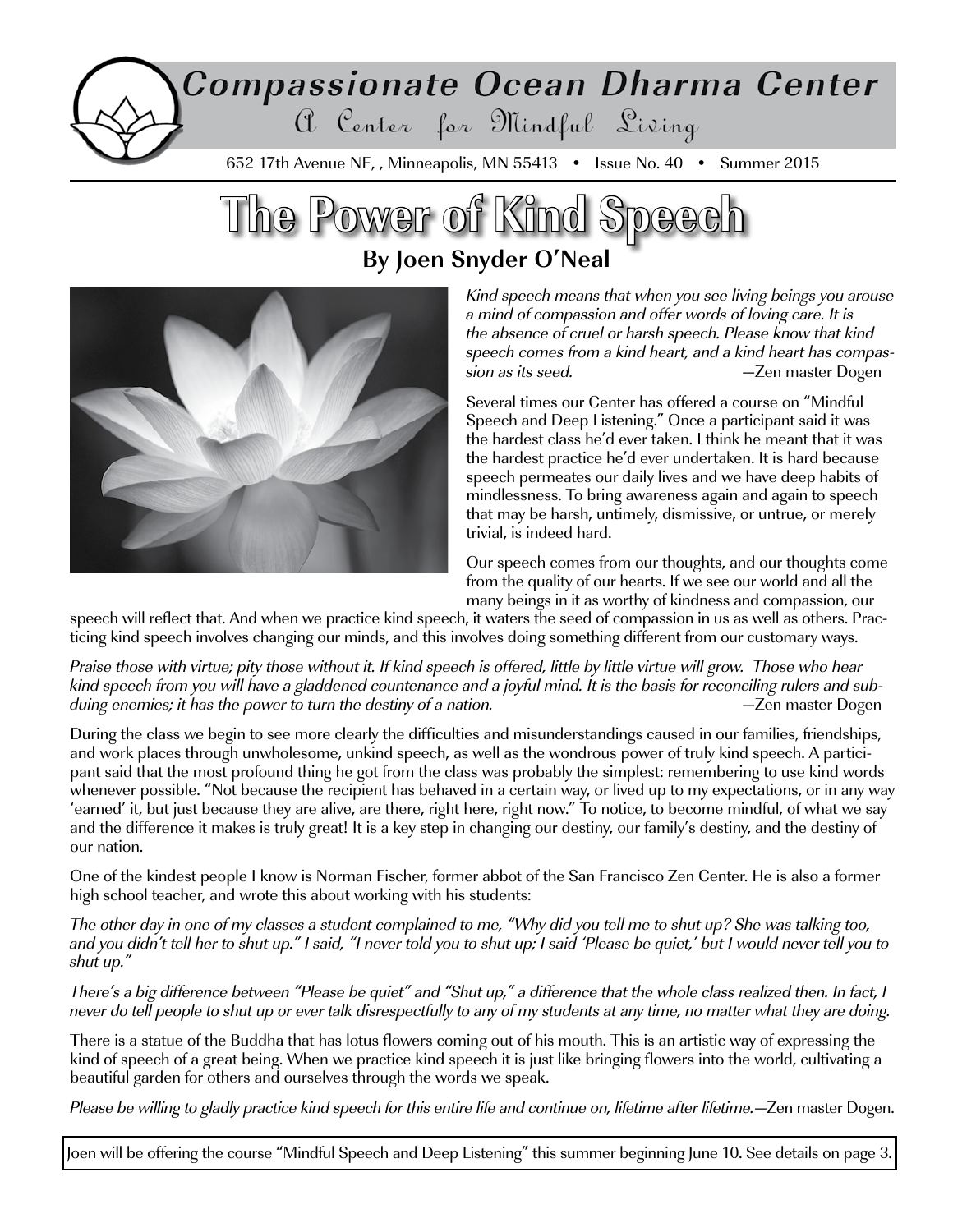## **2015 Spring Appeal**

#### Dear Friend:

I am a new member of Compassionate Ocean Dharma Center. I took my first class last fall, a life-changing experience that I deeply needed. I am now in the middle of my third course with the Center, continuing to study and practice mindfulness.

I'm also a new Board member, brimming over with "beginner's mind." The opportunities here seem almost endless for people who want to learn and become part of a community of people who practice mindful living. There are Sangha (community) gatherings every Friday and Sunday morning. There are classes for both beginners and more advanced practitioners most Tuesday, Wednesday, and Thursday evenings. There are open meditation periods as well as one-day and longer retreats. There are work days when we can paint or rake or clean together, whatever needs doing. And there are events in collaboration with other Zen centers.

I feel lucky to be a beginner in our newly renovated building, a beautiful center for study, meditation, and community. It is peaceful, serene, and clear. The building opens up possibilities beyond what Compassionate Ocean has been able to offer previously. As a Board we invite your ideas for the future, and we also hope for your presence to help bring this practice alive in our new space.

We also ask for your financial support. Fees for Compassionate Ocean classes and activities are kept low so that finances are a minimal barrier for people who want to participate. This revenue is about a third of what Compassionate Ocean needs to operate—the rest must come from us, members and contributors.

Specifically, beyond keeping the Dharma Center open, our support is needed to provide the Center with basics including updated communication tools and administrative support so that our beloved teachers can focus on supporting the community to build, learn, and grow. Please help at this time as you are able.

Your donations may be mailed in the enclosed envelope. Feel free to put ideas in there, too. You can also contribute online at www.OceanDharma.org.

Thank you for considering this request. May mindful awareness and a loving heart be present in us all.

John Stuart

John Stuart For the Board of Directors



Compassionate Ocean Dharma Center is a 501(c)(3) organization. Donations are tax deductible.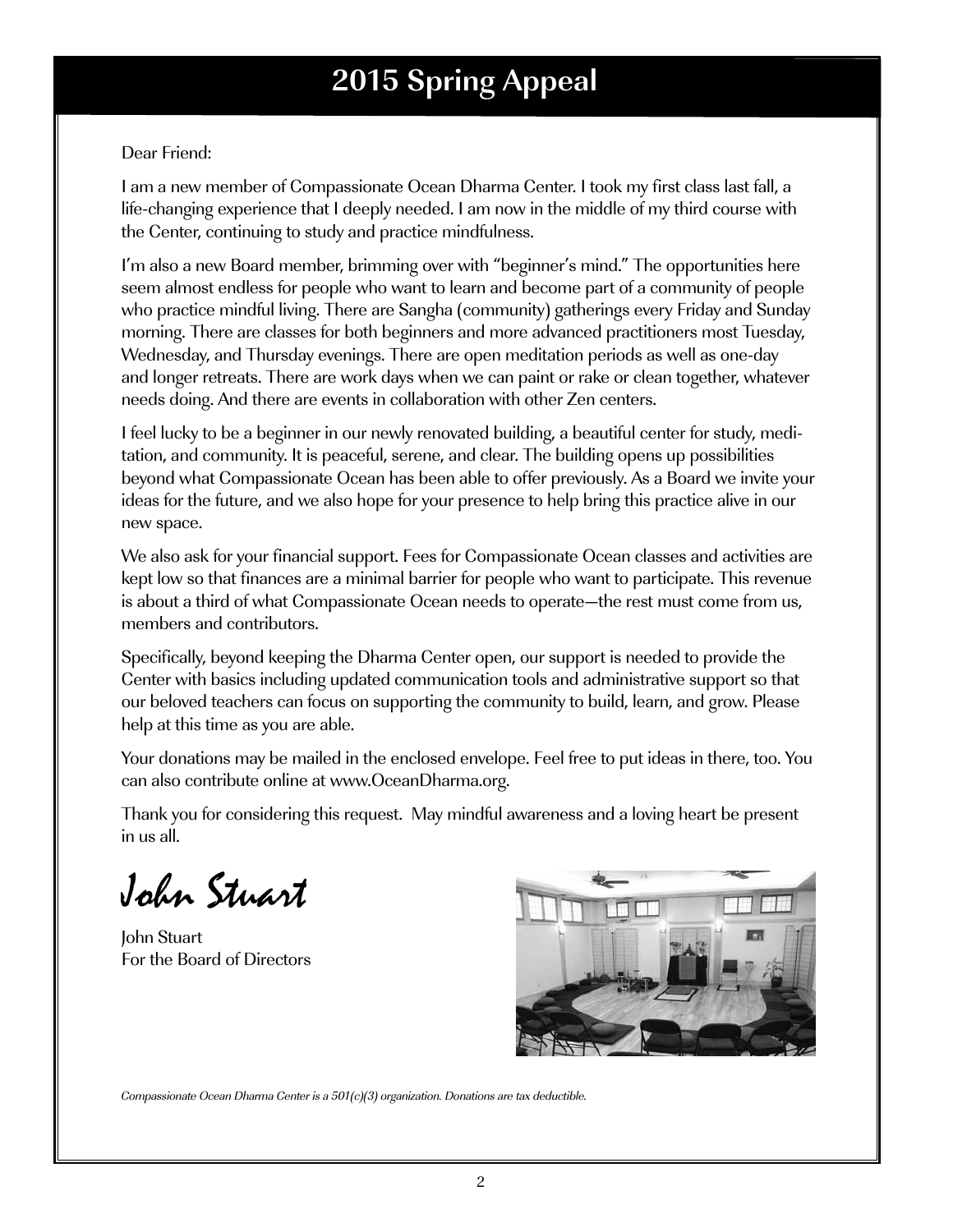

## **Summer Programs 2015**

### **Compassionate Ocean Dharma Center**

652 17th Avenue NE. , Minneapolis, MN 55413 (612) 781-7640 • www.OceanDharma.org

## **Mindful Speech and Deep Listening**

Taught by Joen Snyder O'Neal



**Aware of the suffering caused by unmindful speech and the inability to listen to others, I vow to cultivate loving speech and deep listening in order to bring joy and happiness to others and relieve others of their suffering. Knowing that words can create happiness or suffering, I am determined to learn to speak truthfully, with words that inspire self-confidence, joy, and hope. I will not spread news that I do not know to be certain and will not criticize or condemn things of which I am not sure. I will refrain from uttering words that can cause division or discord, or that can cause the family or the community to break. I will make all efforts to reconcile and resolve all conflicts, however small.** 

from For a Future to be Possible by Thich Nhat Hanh

In this eight-week class we will look deeply into the ways we create happiness or suffering with the words we speak. By bringing mindfulness to the basic human practice of speaking and listening, we will explore the opportunities and challenges that arise with every sound we utter.

We will study excerpts from the book For a Future to Be Possible by Thich Nhat Hanh, as well as writings by other teachers, ancient and modern. The course will include presentations by the instructor, discussion, and suggestions for home practice. Each session will also include twenty minutes of meditation practice with instruction.

### **Summer 2015: Mindful Speech and Deep Listening (#B74) Wednesdays, June 10—July 29 (eight sessions) 7:00—8:30 p.m. Compassionate Ocean Dharma Center 652 17th Avenue NE, Minneapolis, MN 55413 \$130 (members \$115), materials included**

Member rates apply to members of all local dharma centers. Reduced fees are offered as needed; please contact the Center at (612) 781-7640.

**To register, use the registration form on page 6, go to www.OceanDharma.org, or call (612) 781-7640.**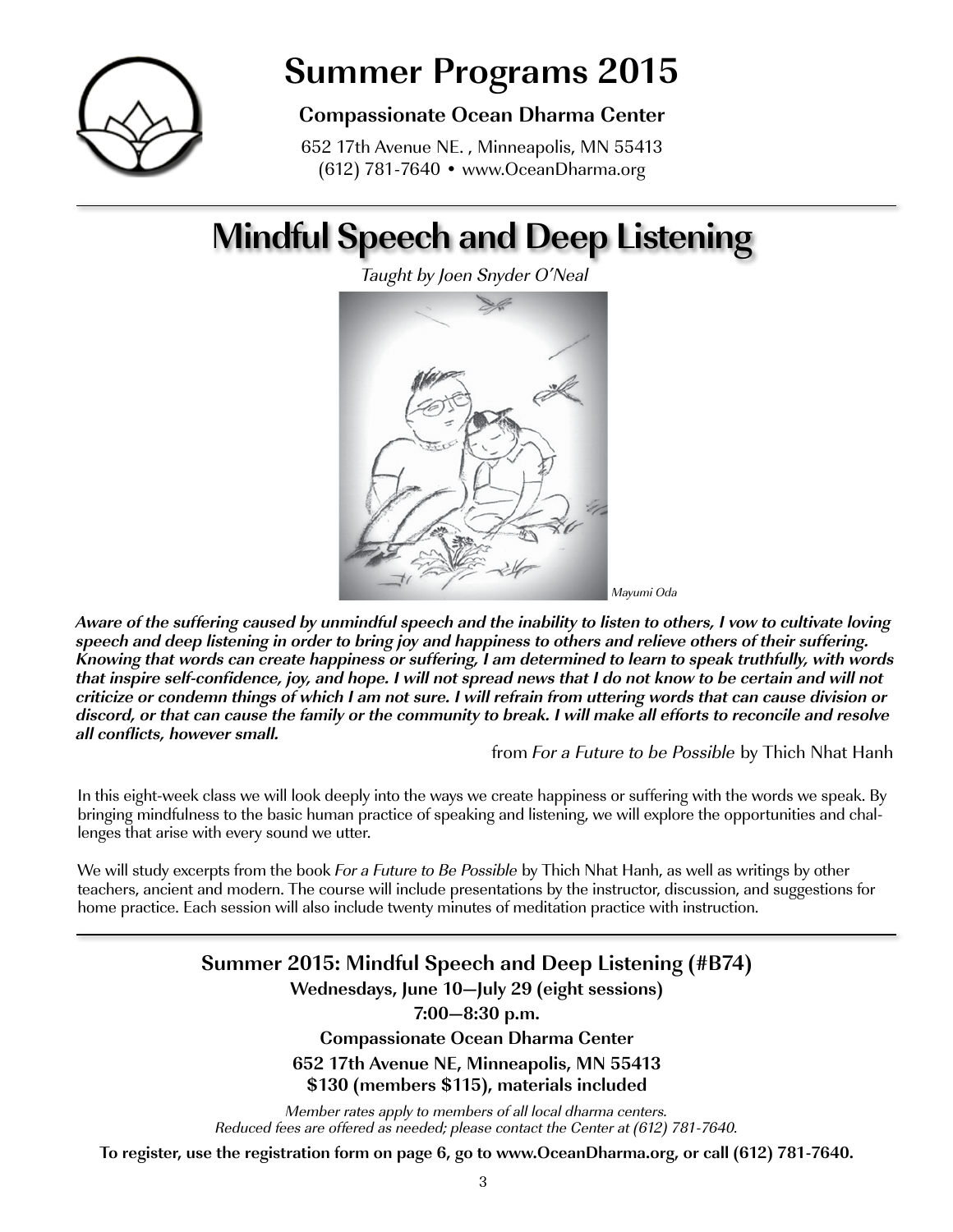## **Total Dynamic Living - Introductory Program in Mindfulness**

Total Dynamic Living is a thorough, well-structured introduction to mindfulness practice in everyday life. It follows the nationally acclaimed mindfulness-based stress reduction (MBSR) model developed by Jon Kabat-Zinn, presenting mindfulness as a universal practice for people of any (or no) religious background.

The program includes instruction and practice in sitting meditation, gentle yoga, body awareness meditation, and daily-life applications of mindfulness. It also includes information about stress and relaxation. The program enables participants to develop their own base in mindfulness practice integrated into everyday life.

The course includes eight weekly classes, an individual interview with the instructor, a Saturday retreat, the book Full Catastrophe Living by Jon Kabat-Zinn, four CDs, and handouts. 27 CEUs are available for all courses.

The course fee is \$295 plus a \$35 materials fee. Payment plans and some scholarship aid are available. Please contact the Center to discuss.

Enrollment is limited, and pre-registration is required. Please let your friends and colleagues know about this program.

| #186 Minneapolis: Tuesdays                           | #266 St. Paul: Thursdays                               |
|------------------------------------------------------|--------------------------------------------------------|
| June 9-July 28 • 6:30-9:00 P.M.                      | June 11-July 30 • 6:30-9:00 P.M.                       |
| Instructor: Joen Snyder O'Neal                       | <b>Instructor: Michael O'Neal</b>                      |
| Location: Compassionate Ocean Dharma Center          | <b>Location: Clouds in Water Zen Center</b>            |
| 652 17th Ave. NE, Minneapolis (in the Northeast Arts | 445 Farrington St., St. Paul (near University Ave. and |
| District)                                            | Western Ave.)                                          |

## **Total Dynamic Living: One-Day Retreat**

This retreat is open to all current participants in Total Dynamic Living courses. It is also open to graduates of past Total Dynamic Living courses on a donation basis. People not enrolled in a current course should call the Center in advance to reserve a space.

#### **Saturday, July 25, 2015 • 9:00 A.M.-3:00 P.M.**

Location: 652 17th Ave. NE, Minneapolis

**Gift certificates** for the Introductory Program in Mindfulness are available. Please email *admin@OceanDharma.org* or call (612) 781-7640.

## **Guiding Teachers**



Joen Snyder O'Neal and Michael O'Neal

Joen Snyder O'Neal and Michael O'Neal are the guiding teachers of the Compassionate Ocean Dharma Center. They practiced and taught for many years at the Minnesota Zen Meditation Center and Hokyoji Zen Monastery under the guidance of Dainin Katagiri Roshi. They have also practiced with Thich Nhat Hanh in France and the United States, and have completed a training for professionals with Jon Kabat-Zinn. Joen was ordained as a Zen priest by Katagiri Roshi in 1980 and received Dharma transmission from him in 1989.

The guiding teachers are available for individual meetings regarding life and practice. To set up an appointment, call the Center.

**Volunteers are welcomed and needed,** to help sustain and grow Compassionate Ocean. Special areas for volunteer help are the Finance Committee, Publicity and Promotion Committee, and Fundraising Committee. People to help take care of our building (cleaning, etc.) are also needed. Please contact the Center for more information.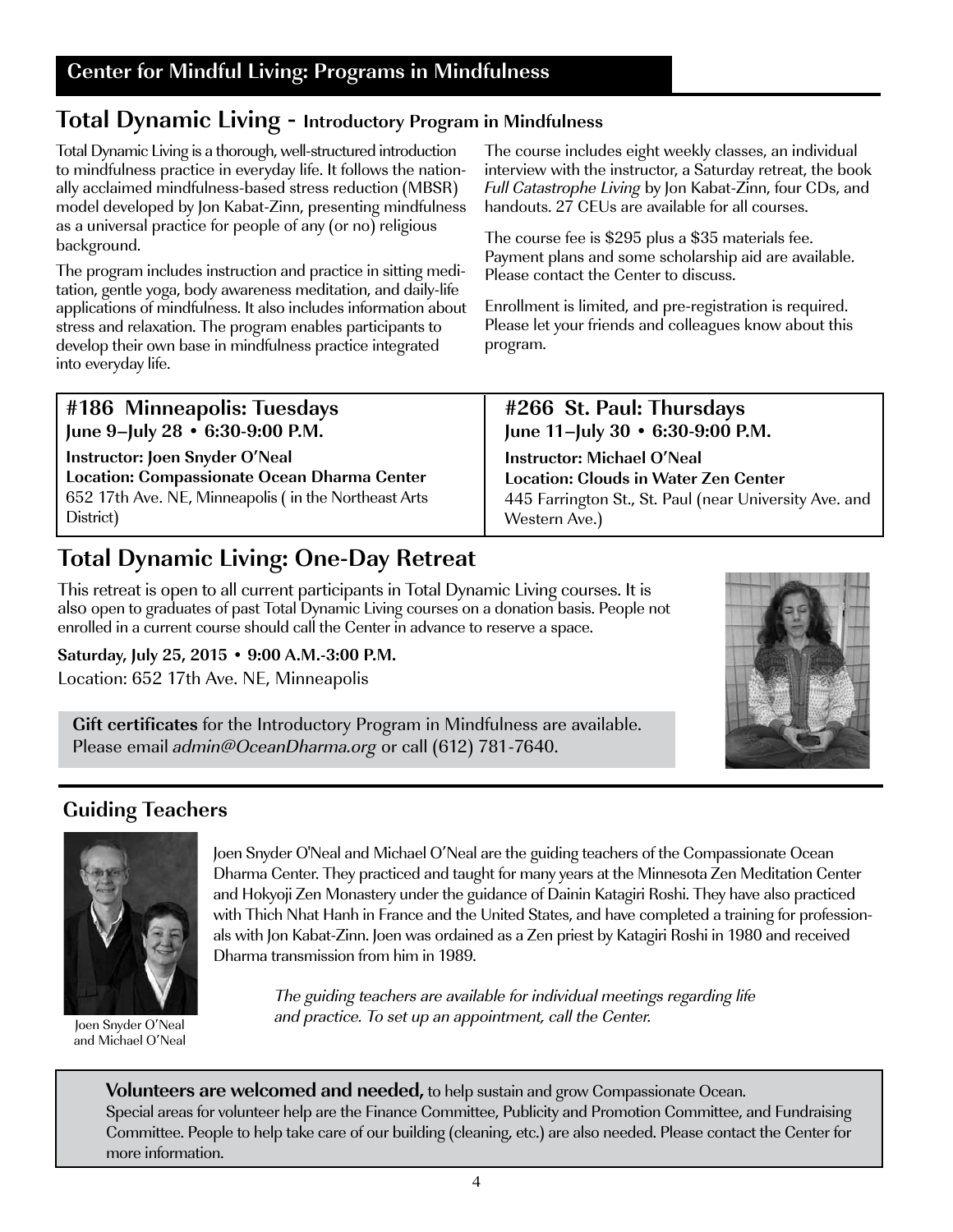## **Sangha Gatherings**

The Compassionate Ocean Sangha (community) is a group practicing in the Buddhist mindfulness traditions of Soto Zen and Thich Nhat Hanh. Throughout the year we have weekly gatherings that include sitting and walking meditation, dharma talks and discussions, mindful movement, chanting and singing, and other spiritual practices. Dharma talks focus on aspects of Buddhist teaching and their application to everyday life.

Everyone is invited to participate in our sangha gatherings. There are no prerequisites to participate, and people are welcome to come when they wish. There is no fee; donations are welcome.

There are two weekly gatherings of the Compassionate Ocean Sangha. The Sunday group is co-led by Joen Snyder O'Neal and Michael O'Neal. Joen leads the Friday group.

#### **Sunday Gathering: 9:00-11:15 A.M.**

Schedule: 9:00 sitting, 9:25 walking, 9:35 sitting, 10:00 dharma talk and discussion, 11:15 ending Note: the last Sunday gathering before the August break will be on July 26. Sunday gatherings will resume on Sept. 13.

#### **Friday Gathering: Fridays, 9:30-11:00 A.M.**

Schedule: 9:30 sitting, 10:00 walking, 10:10 dharma talk and discussion, 11:00 ending.

Note: No Friday gathering on June 19 due to the yard sale. The last Friday gathering before the August break will be on July 31. Friday gatherings will resume on Sept. 11.

## **Introduction to Zen Meditation**

Includes orientation and brief instruction in Zen meditation for new people. No advance registration required

**Sundays, 8:15-8:45 A.M.**  Note: no Introduction to Zen on May 31 or in August.

### **Meditation Sessions**

**Wednesday mornings:**

7:00 A.M. zazen (sitting), 7:30 kinhin (walking), 7:40 zazen, 8:10 chanting service, 8:30 temple cleaning (to 8:45). People are welcome to come for any part of the schedule. Note: no Wednesday morning meditation on June 3. August dates to be determined.

#### **Friday evenings: June 12 and July 24**

7:00 P.M. zazen (sitting), 7:30 kinhin (walking), 7:40 zazen, 8:10 kinhin, 8:20 zazen, 8:50 closing chant

### **Building Work Days**

Most Tuesdays, 10:00-4:30 P.M. (lunch at 1:00 P.M.) Painting, cleaning, and light carpentry projects. Volunteers of all skill levels are welcome. People are welcome to come for part of the day. Sign up by the preceding Sunday by calling the Center at (612)781-7640. (Note: no work day June 2. August dates to be determined.)

## **Sangha Retreats**

These retreats are open to community members as well as others who have had some experience with Buddhist practice and meditation. Each retreat offers an extended opportunity to settle the mind and body and open to the deep wisdom of human life. These retreats are excellent opportunities to strengthen and deepen the practice of presence, including benefiting from the support of others.

### **One-day Retreat**

#### **Saturday, June 13, 9:00 A.M.-4:30 P.M.**

Led by Michael O'Neal

This day of practice includes sitting and walking meditation, yoga practice, and a dharma talk. Participants should bring a bag lunch; drinks will be provided. Offered by donation. Advance registration required.

## **Weekend Sesshin**

#### **Friday, July 10, 7:00 P.M.–Sunday, July 12, Noon**

Led by Joen Snyder O'Neal and Michael O'Neal. Sesshin means "to gather or collect the mind." Includes sitting and walking meditation, chanting services, dharma talks, and formal meals. This will be our first weekend sesshin at our new space. Register at least one week in advance. Fee: \$60 (members \$50) (includes four meals)

## **Practice Period at Hokyoji**

Located in southeastern Minnesota

**Seven-day practice period:**

**Monday Aug. 31, 5:00 P.M.–Monday Sept. 7, 2:00 P.M.**

#### **Sesshin only:**

**Friday Sept. 4, 7:00 P.M.–Monday Sept. 7, 2:00 P.M.** Fee: \$65/night (members \$55/night)

Led by Joen Snyder O'Neal, Michael O'Neal, and resident priest Dokai Georgesen



This practice period offers participants an opportunity to practice mindfulness in a variety of forms over the course of seven days. It will include sitting and walking meditation, dharma talks, study time, yoga and mindful movement, deep relaxation,

vegetarian meals, work practice, and dharma discussion. There will opportunities for individual meetings with teachers. This is a wonderful practice opportunity—register early to reserve a place. If you are interested in this even but have not attended a Compassionate Ocean sangha retreat in the past, please call.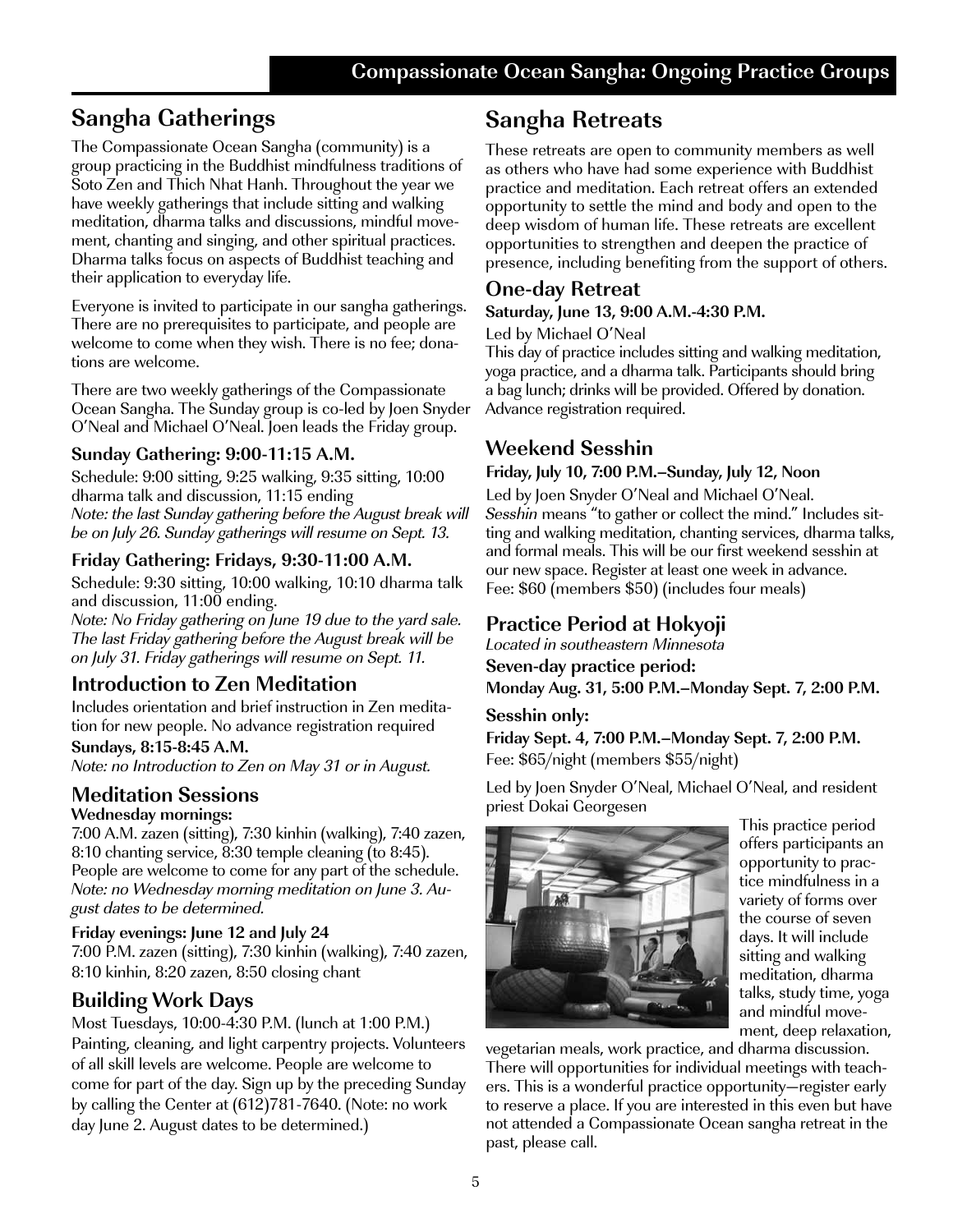| <b>Summer 2015</b><br><b>Registration Form</b>                                                                                                                                                                                                                                                                 |                           |
|----------------------------------------------------------------------------------------------------------------------------------------------------------------------------------------------------------------------------------------------------------------------------------------------------------------|---------------------------|
| Name                                                                                                                                                                                                                                                                                                           |                           |
| Address                                                                                                                                                                                                                                                                                                        |                           |
| Email<br>Zip                                                                                                                                                                                                                                                                                                   |                           |
| Phone<br>H: (                                                                                                                                                                                                                                                                                                  |                           |
| W: (                                                                                                                                                                                                                                                                                                           |                           |
| To register, please check the appropriate<br>activities.                                                                                                                                                                                                                                                       | roo                       |
| <b>Total Dynamic Living-Introductory Program in</b><br>Mindfulness (\$25 deposit)<br>$\Box$ Minneapolis, Tuesday evenings (#186)<br>$\Box$ St. Paul, Thursday evenings (#266)                                                                                                                                  | Mic<br>spir<br>Zer<br>out |
| <b>Total Dynamic Living: One-Day Retreat</b><br>□ Saturday, July 25, 9:00 A.M. - 3:00 P.M.<br>(by donation)                                                                                                                                                                                                    | esp<br>wes<br>carı<br>ded |
| <b>Mindful Speech and Deep Listening:</b><br>$\Box$ Minneapolis, Wednesday evenings (#B74)<br>$($25$ deposit)                                                                                                                                                                                                  | นร a<br>mat<br>rosl       |
| <b>One-Day Sangha Retreat</b><br>$\Box$ June 13, (by donation)                                                                                                                                                                                                                                                 | Kat<br>ww                 |
| <b>Weekend Sesshin</b><br>□ June 26-June 28, (enclose payment of of \$50<br>members, \$60 nonmembers)                                                                                                                                                                                                          |                           |
| Hokyoji Retreat<br>⊑ Friday, August 31, September 7 (enclose<br>payment of \$55/night members, \$65/night<br>non-members                                                                                                                                                                                       |                           |
| <b>Sangha Gatherings</b><br>No advance registration is necessary for the<br>sangha gatherings. Call for directions.                                                                                                                                                                                            |                           |
| Enrollment for these activities is limited, and<br>early registration is encouraged.<br>Please call if you have any questions.                                                                                                                                                                                 |                           |
| To register, send this form along with the non-<br>refundable deposit listed (payable to CODC) to:<br>Compassionate Ocean Dharma Center<br>681 17th Ave. NE Ste. 210, Minneapolis, MN 55413<br>(612) 781-7640 • www.OceanDharma.org<br>Or register online on our website in the Classes &<br>Retreats section. |                           |

#### **Jikai Dainin Katagiri, 1928-1990**



March 1 of this year marked the 25th anniversary of the death of Dainin Katagiri, founder of the Minnesota Zen Meditation Center in Minneapolis and Hokyoji Zen Practice Community in southeastern Minnesota. At the time of his death he was 62 years old; he had been in residence in Minnesota for a little over 17 years.

Katagiri roshi was the

t teacher of Joen (who began practice with him in 1973) and chael (who began practice in 1978). He is also the direct ritual source of a great number of students, teachers, and

1 Centers throughthe United States, ecially in the Midst. His life energy is ried forward in the licated practice of all. For more infortion about Katagiri hi, please see "The agiri Project" at w.mnzencenter.org.



Joen and Katagiri roshi at Hokyoji in the mid-eighties

#### **Membership:**

ou are invited to become a member the Compassionate Ocean Dharma enter. Membership is a way to support the programs of the Center, and is icouraged for those who participate gularly as well as those who simply would like to help ake possible the continued life of the Center. membership brochure is available at sangha gatherings can be sent out by mail; please call if interested.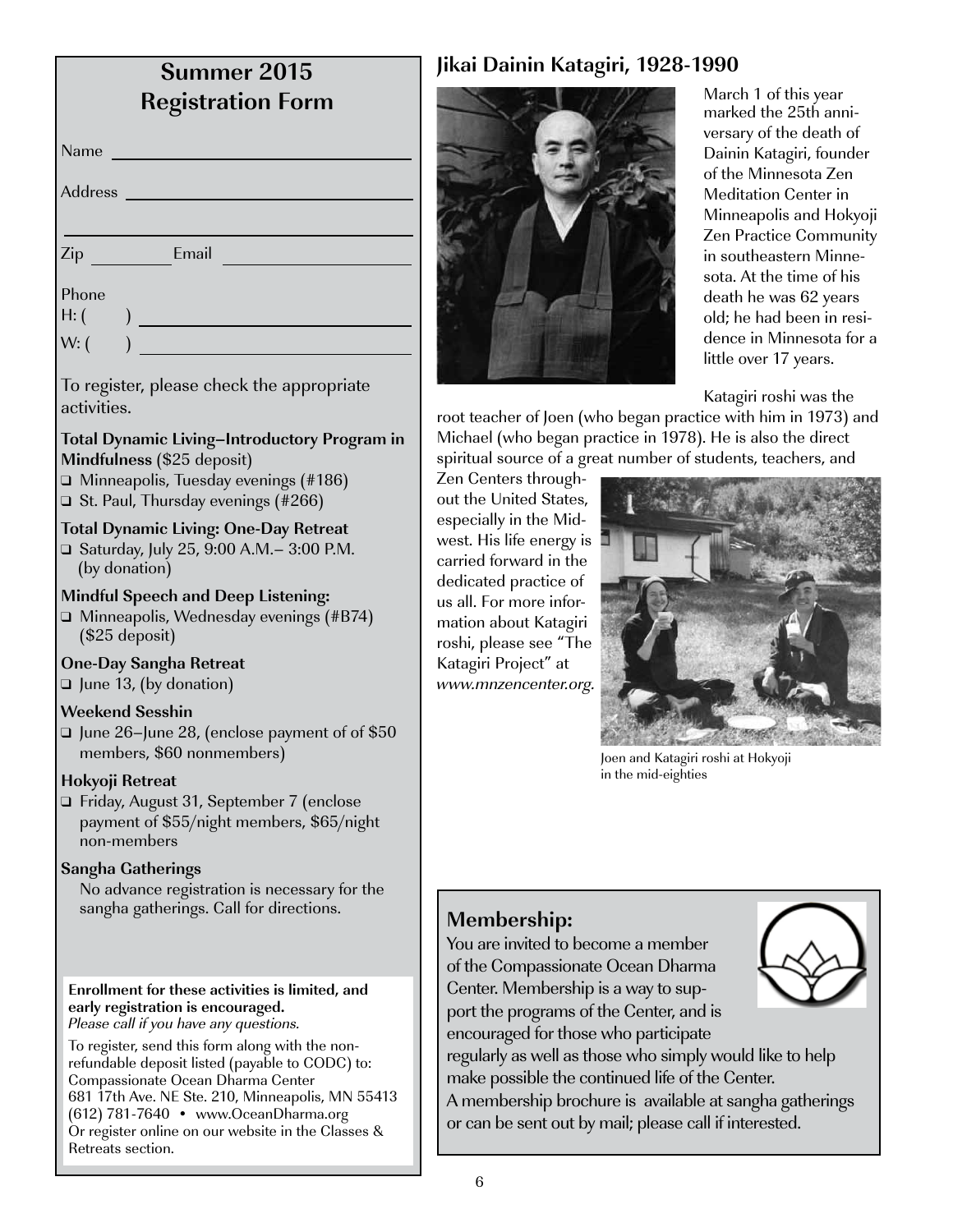

Joen about to give a talk at Hokyoji Zen Practice Community last September.



The winter Minneapolis Total Dynamic Living: Introductory Program in Mindfulness class at the Center.



Judy McConnell signing books after the March reading of her memoir, A Penny a Kiss: Memoir of a Minnesota Girl in the Forties and Fifties.